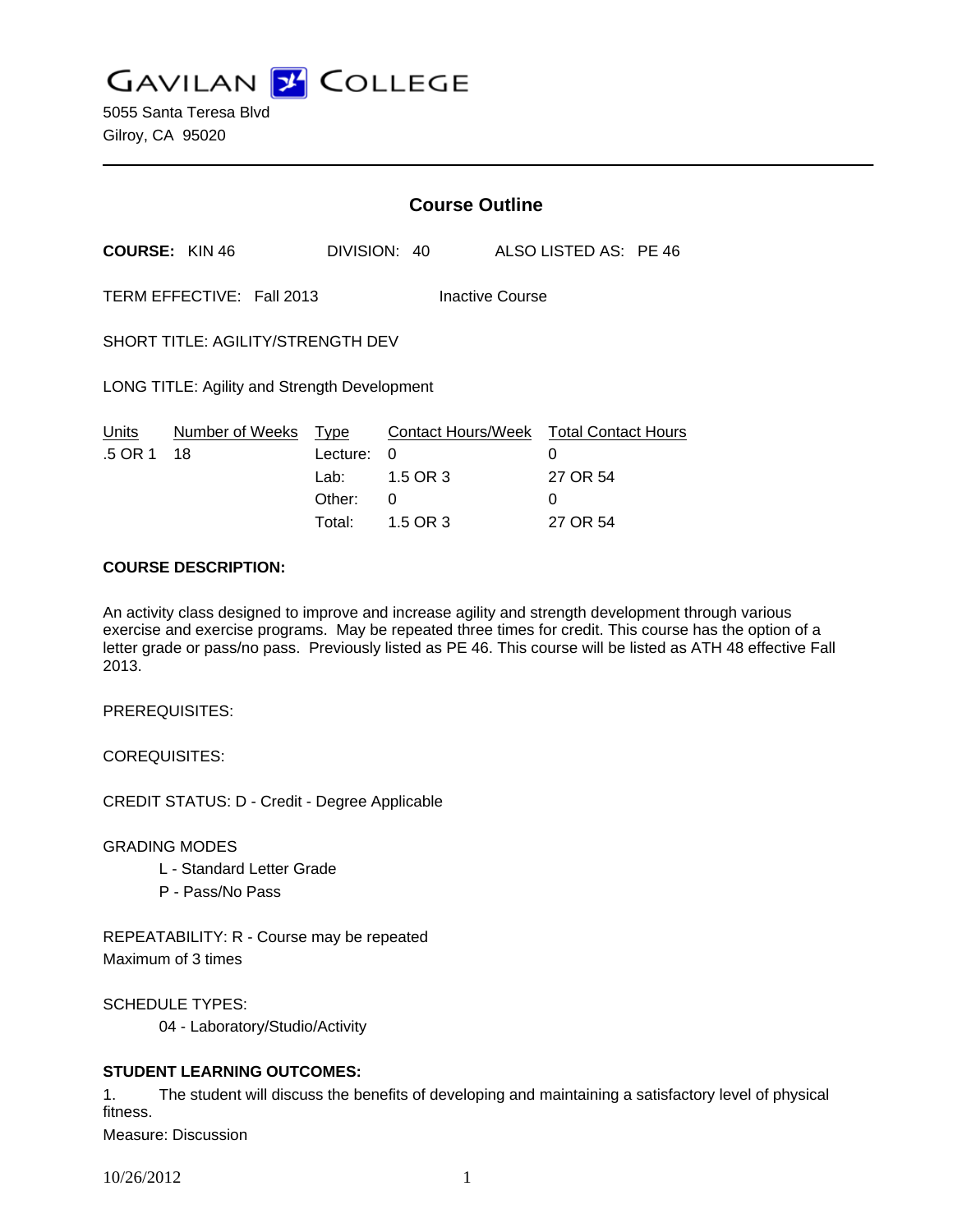ILO: 2, 7, 1, 6, 4 GE-LO: E1, A2

2. The student will demonstrate proper safety techniques and rules for weight training and conditioning.

Measure: Performance based ILO: 7, 2, 1, 4 GE-LO: A1, A2

3. The student will increase their agility and improve their muscular strength.

Measure: Demonstration, Pre and Post Tests

ILO: 7, 2, 6 GE-LO: E1

# **CONTENT, STUDENT PERFORMANCE OBJECTIVES, OUT-OF-CLASS ASSIGNMENTS**

Inactive Course: 09/24/2012

### 6 - 12 Hours

Introduction and discussion of course syllabus and grading procedures. Course expectations will also be discussed. Equipment safety, conditioning drills, and stretching exercises will be introduced. A 12 week workout will be distributed. Agility and speed drills will be introduced and emphasized. A handout containing a variety of drills for speed, agility, and jump rope routines will be provided and discussed.

SPO: Students will demonstrate proper safety in the weight room. They will perform a variety of stretching exercises. Correct techniques for weight lifting will be demonstrated and practiced. Students will participate in a variety of speed and agility drills.

## 6 - 12 Hours

Pre-testing. A variety of drills for speed and agility will be introduced and utilized. Speed drills may include starts and sprints while agility drills may include cone and line drills. Introduce the use of both plyometric and resistance drills. Introduce various strength and explosive lifts.

SPO: Students will increase the number of speed and agility drills performed. They will change the number of sets and reps for their strength training. They will participate in pre-testing and in a variety of workouts.

## 9 - 18 Hours

Continue working on the agility and speed drills introduced earlier. Work on the four core lifts: bench, squat, power clean, and dead lift.

SPO: Students will increase the number of speed and agility drills performed. They will change sets and reps for both their strength and explosive lifts.

## 4.5 - 9 Hours

Continue working on lifts introduced to date. Introduce speed and agility drills that emphasize change of direction. Post-testing. For speed and agility, this may be the 40 yard dash and the 20 yard shuttle run. For strength training, this may be the four core lifts: Bench, Squat, Power Clean, and Dead Lift. SPO: Students will demonstrate a variety of drills that emphasize change of direction. They will participate in post-testing.

2 Hours

10/26/2012 2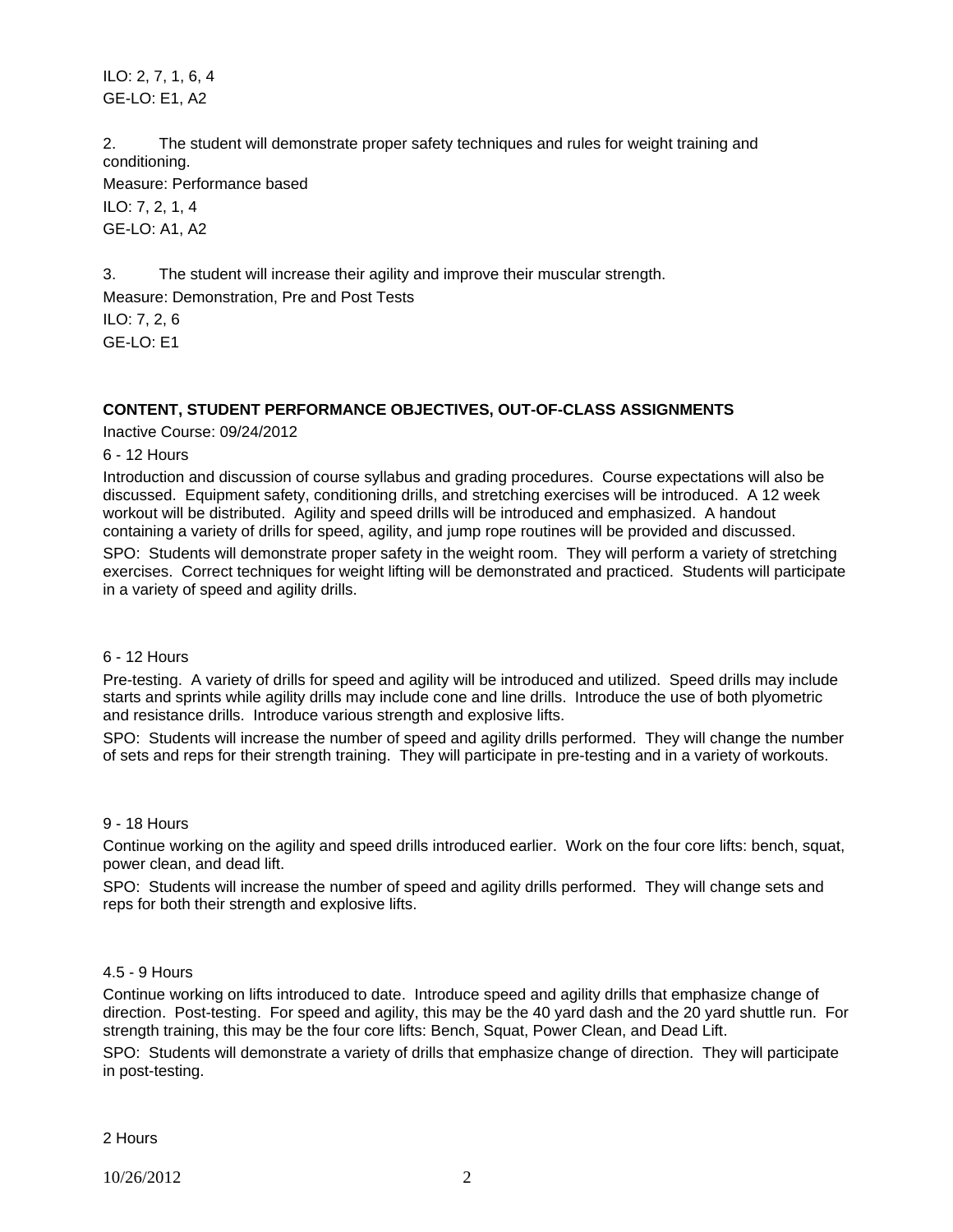Final.

Note:

Students who repeat the class will have the opportunity to experience additional agility and strength development drills. They also will be expected to improve on their agility times and their muscular strength.

## **METHODS OF INSTRUCTION:**

demonstration, guided practice, lecture, handouts

## **METHODS OF EVALUATION:**

CATEGORY 1 - The types of writing assignments required: Percent range of total grade: 0 %

If this is a degree applicable course, but substantial writing assignments are not appropriate, indicate reason:

Course primarily involves skill demonstration or problem solving

CATEGORY 2 -The problem-solving assignments required: Percent range of total grade: 0 %

CATEGORY 3 -The types of skill demonstrations required: Percent range of total grade: 40 % to 60 %

Performance Exams

CATEGORY 4 - The types of objective examinations used in the course: Percent range of total grade: 0 % to 10 %

Completion

CATEGORY 5 - Any other methods of evaluation: Percent range of total grade: 40 % to 60 %

Requires student participation.

## JUSTIFICATION:

The department is requesting a name change, from the Physical Education and Athletics Department to the Department of Kinesiology and Athletics. The reasons for this action include:

1) A desire to follow suit with the 4-year colleges and universities.

2) A trend in the field. Community colleges are moving in this direction with Cabrillo College already taking this action. Others such as Sacramento City College, Mission College, and Diablo Valley College are also in the process of changing their name as well. Gavilan College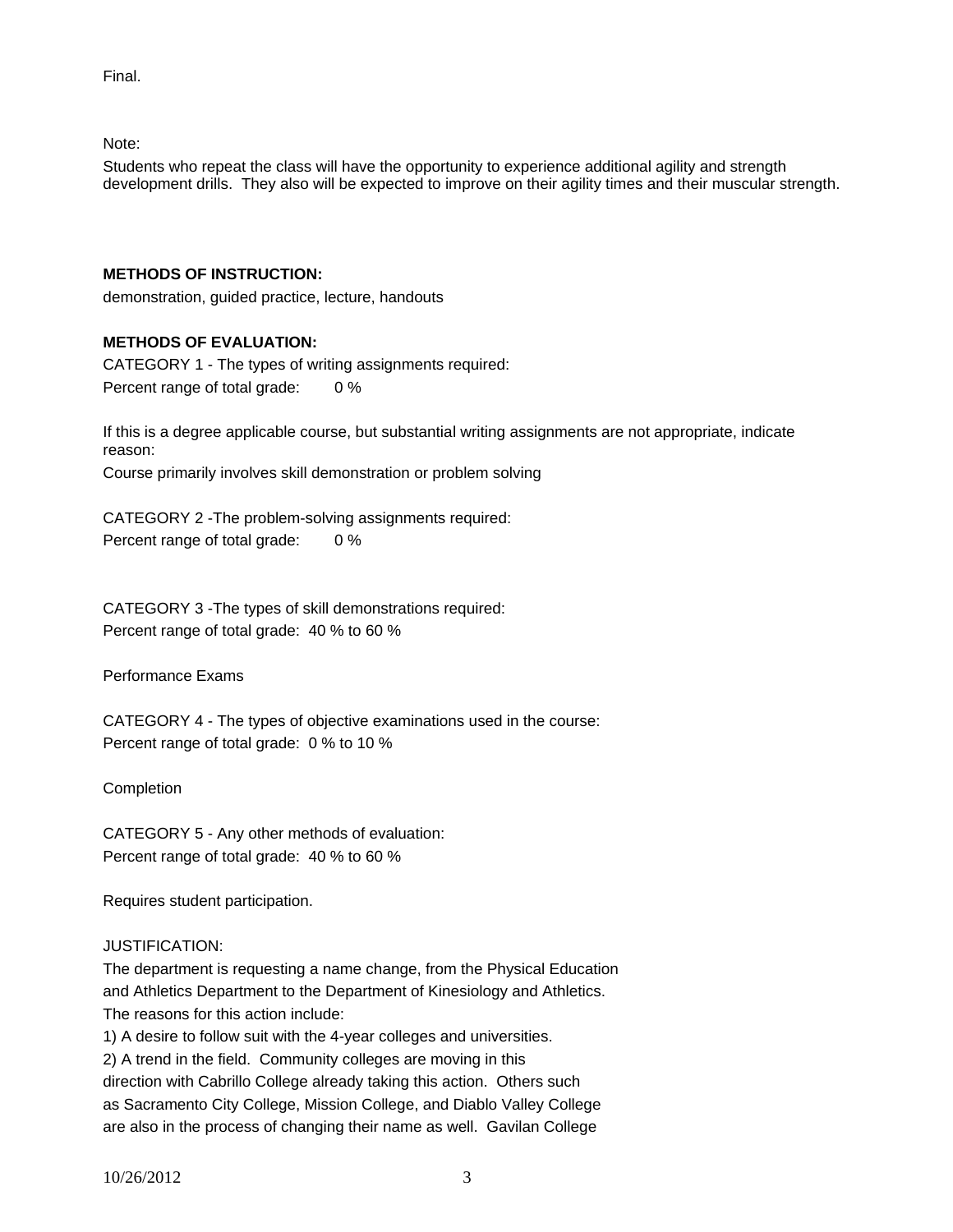can be a leader in this trend.

3) This more closely describes what our profession is about.

"Kinesiology is the academic discipline concerned with the art and science of human movement."

4) The state academic senate has proposed that Kinesiology and Exercise Science majors be added to the Disciplines List so they have recognized the move in this direction.

5) Over recent years, there have been discussions within the State regarding the need to streamline Physical Education as a discipline. This would help with the negative connotation that is often identified with this discipline. Gavilan College has worked hard to modify our programs to meet State requirements for our major. The name change would be another step in the right direction.

### **REPRESENTATIVE TEXTBOOKS:**

No textbook required. Handouts will be provided.

### **ARTICULATION and CERTIFICATE INFORMATION**

 Transferable CSU, effective 201170 UC TRANSFER: Transferable UC, effective 201170 Associate Degree: GAV E1, effective 201170 CSU GE: CSU E1, effective 201170 IGETC: CSU TRANSFER:

## **SUPPLEMENTAL DATA:**

Basic Skills: N Classification: A Noncredit Category: Y Cooperative Education: Program Status: 1 Program Applicable Special Class Status: N CAN: CAN Sequence: CSU Crosswalk Course Department: KIN CSU Crosswalk Course Number: 46 Prior to College Level: Y Non Credit Enhanced Funding: N Funding Agency Code: Y In-Service: N Occupational Course: E Maximum Hours: 1 Minimum Hours: .5 Course Control Number: CCC000528382